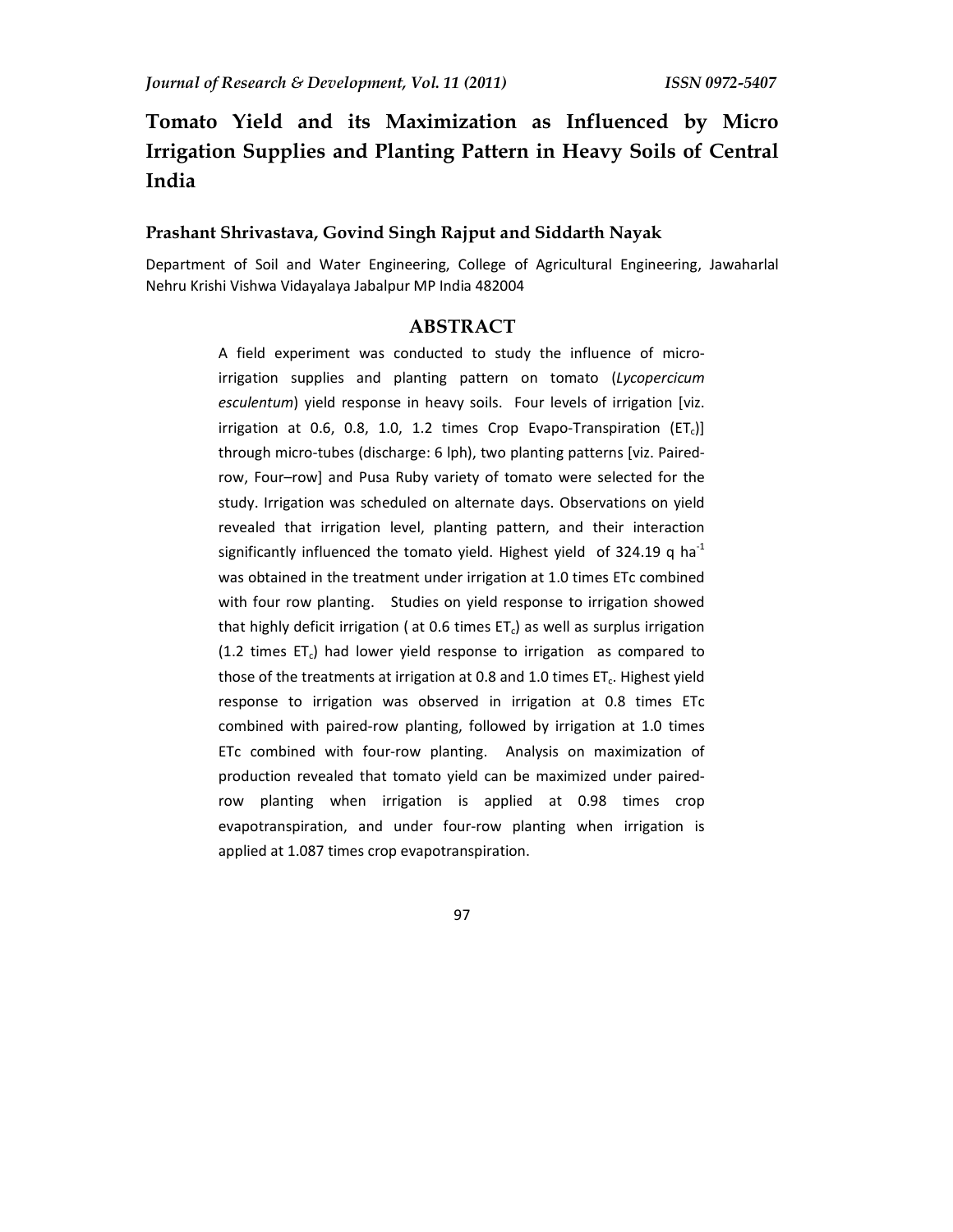*Key words:* Tomato yield, micro-irrigation, planting pattern, evapotranspiration, heavy soils

#### **INTRODUCTION**

Water needs of humans and animals are relatively small – the average human drinks about four liters a day. But producing the same person's daily food can take up to 5000 litres a day. That is why the production of food and fibre crops claims the biggest share of freshwater withdrawn from natural sources for human use, or some 70% of global withdrawals (Anonymous, 2003) Recent development report *World Agriculture: towards 2015/30* (Anonymous, 2003) projects that global food production will need to increase by 60 % to close nutritional gaps, cope with the population growth and accommodate changes in diets over the next three decades. To achieve this increase in food production, among other things, there is need to cover more-and-more area under irrigation.

To increase irrigation's contribution to food production, improved efficiency in the use of irrigation is the need of the hour. In other words the ratio 'crops-per-drop' has to be increased. In this regard the drip/micro-irrigation technology has a major role to play. Under drip irrigation the plants are effectively 'spoon-fed' the optimal amount of water (and often fertilizer) when they need it.

Though the drip/micro irrigation technology is relatively simple, it does require high initial investment in which the drip laterals and emitters account for a major portion of the installation costs. Little manipulation in crop planting pattern without any significant loss of yield may possibly reduce high cost component. However this has to be synchronized with micro-irrigation supplies and other location specific factors.

The above supports of the basis of the research work accounted in this paper. In the experiment reported below, response of tomato yield and its maximization as influenced by micro-irrigation supplies and planting pattern in heavy soils of central India was studied.

# **MATERIAL AND METHODS**

The experiment was carried out during January to April 2000, at Instructional Farm of College of Agricultural Engineering, J.N. Krishi Vishwa Vidyalaya, Jabalpur. Jabalpur is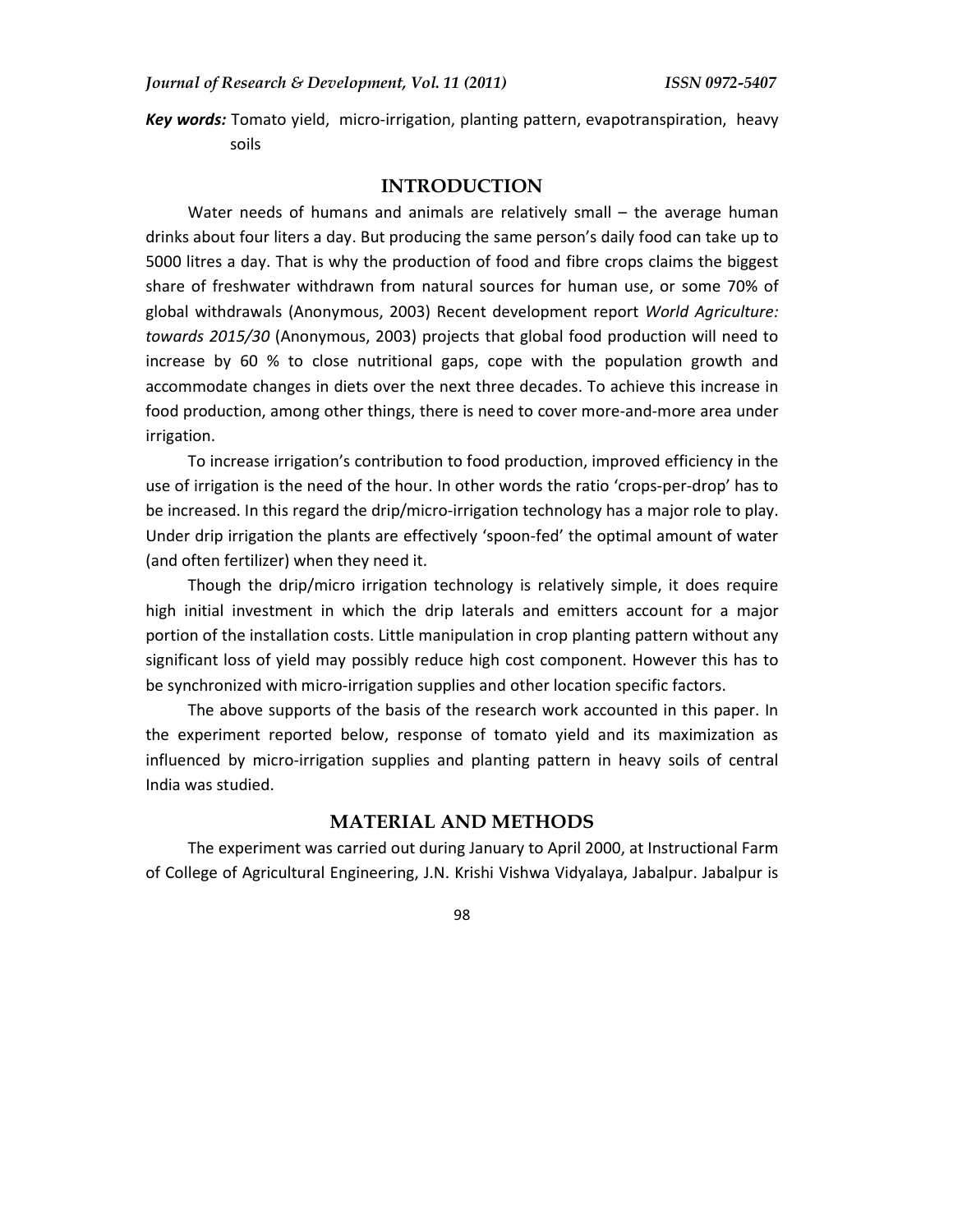situated at 23 $^{\circ}$ 09' N Latitude and 79 $^{\circ}$ 57' E Longitude with an altitude of 393m above mean sea level. Jabalpur's climate is characterized by dry summer and cold winter. Soil of the study area is clay overlaid with a thin layer of clay-loam having an average bulk density of 1.95 g  $cc^{-1}$ ; field capacity and wilting point are 40 per cent and 16 per cent respectively, on dry weight basis; infiltration capacity is 0.67cm  $hr<sup>-1</sup>$  Four levels of irrigation [viz. irrigation at 0.6, 0.8, 1.0 and, 1.2 times Crop Evapo-Transpiration (ET<sub>c</sub>) designated as  $I_1$ ,  $I_2$ ,  $I_3$  and,  $I_4$  respectively] as main treatment, and two planting patterns [viz. Paired-row (P<sub>1</sub>) and, Four–row (P<sub>2</sub>)] as sub-treatment were selected. In all, there were eight combinations of irrigation level and planting pattern viz.  $I_1P_1$ ,  $I_1P_2$ ,  $I_2P_1$ ,  $I_2P_2$ ,  $I_3P_1$ ,  $I_3P_2$ ,  $I_4P_1$ , and  $I_4P_2$ .

Treatments were laid with 30m long laterals (LDPE pipe,∅ 16mm) under both paired-row and four-row planting patterns. Micro-tubes ( $\varnothing$  1.2mm), having a discharge 6 l  $hr<sup>-1</sup>$  at 1.0 kg cm<sup>-2</sup> operating pressure, were punched and coiled around the laterals at 45cm regular spacing matching plant-to-plant spacing within the rows of tomato. Row-to-row distance was 40cm.

The main treatments were grouped in 4 main-plots representing irrigation levels. Size of each main-plot was 30m x 8.2m and represented one of the four irrigation levels. Each main-plot was further sub divided into sub-plots of size 30m x 2.4m, and 30m X 4.8m containing two pairs of 'paired-row' and 'four-row' plantings respectively. In each sub-plot, the effective width of the P1 and P2 was kept as 120cm and 240cm respectively, to maintain same plant population i.e. 36,666 plants per hectare. In the  $P_1$ one lateral served two rows of the plants and was placed in the middle of the two rows; whereas in  $P_2$  one lateral served four rows of plants and was placed in the middle of the two inner rows. Eventually each micro-tube in the paired-row planting pattern served two plants while each micro-tube in the four-row planting pattern served four plants.

Irrigation was scheduled on alternate days using daily crop coefficient values for tomato and evaporation data measured from a Sunken-Pan evaporimeter installed on the experimental plot. An operating pressure of 1.0 kg  $cm<sup>-2</sup>$  was maintained throughout the experimental period.

Pusa Ruby variety of tomato (*Lycopersicum esculentum*) was taken for the study. Twenty days old tomato seedlings were transplanted on January  $6<sup>th</sup>$ , 2000.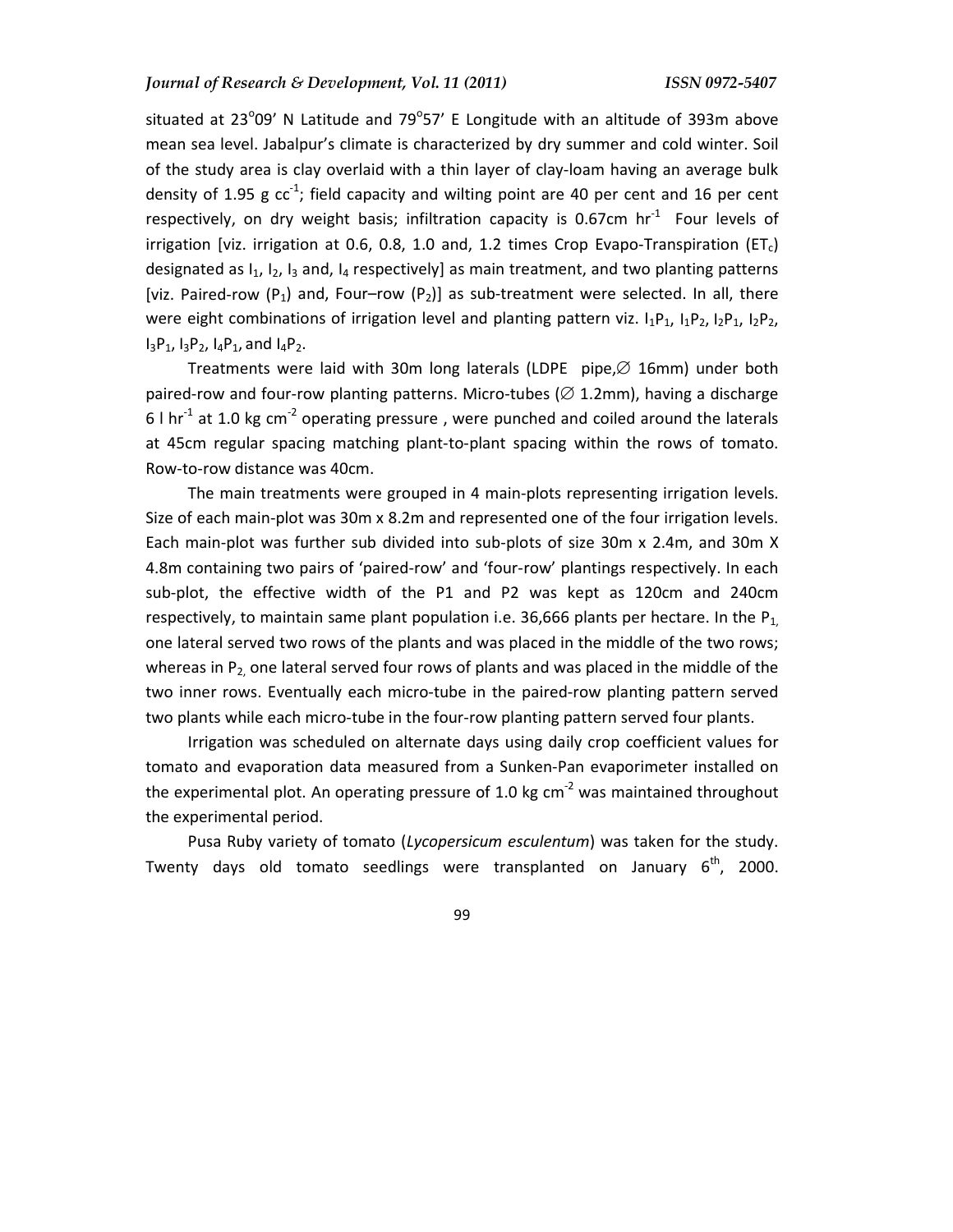Recommended practices for cultivation of tomato were adopted. Picking of ripe tomatoes commenced on March  $20^{th}$ , 2000 and continued till April  $21^{st}$ , 2000. Observations on yield were taken. Analysis of variance was carried out for the yield data. Yield response to irrigation (YRI) for each treatment was computed as ratio of crop yield (q ha<sup>-1</sup>) to the total depth (cm) of irrigation applied.

Response curve for yield with respect to irrigation level was obtained by deriving the quadratic production function of a parabola –  $y = ax^2 + bx + c$ , where  $y =$  yield of tomato in  $q/ha$ ,  $a$  = regression coefficient of square of irrigation level,  $b$  = regression coefficient of irrigation level,  $c = constant$ ,  $x = variable$  representing irrigation level (Bhadauria *et al.,* 1977). The maximization of production was calculated from the above mentioned production function. Maximization of production (y) with respect to irrigation level can be achieved by equating the first derivative of the above mentioned function to zero, provided the second derivative of the function < 0. In this case the first derivative, dy/dx = b-2cx and the second derivative,  $d^2y/dx^2$  = -2c. Therefore the level of maximization can be calculated as  $dy/dx = b - 2c = 0$ , or  $x = b/2c$ .

#### **RESULTS AND DISCUSSION**

Yield observations revealed that irrigation level, planting pattern, and their interaction significantly influenced tomato yield. Among irrigation levels, I3 gave highest yield followed by I4, I2, and I1 (Table 1). Among planting patterns P2 gave yield higher than P1. Treatment I3P2 (324.19 qha-1) gave maximum yield whereas treatment I1P2 (149.99 q ha-1) gave minimum yield.

| <b>Treatment</b> | P1     | Р,     | Average |
|------------------|--------|--------|---------|
| I1               | 167.71 | 149.99 | 158.85  |
| I2               | 294.58 | 253.16 | 273.87  |
| l3               | 312.66 | 324.19 | 318.43  |
| I4               | 276.00 | 309.99 | 293.00  |
| Average          | 262.74 | 259.33 |         |

**Table 1. Effect of irrigation level, planting pattern and their interaction on tomato yield (q/ha).**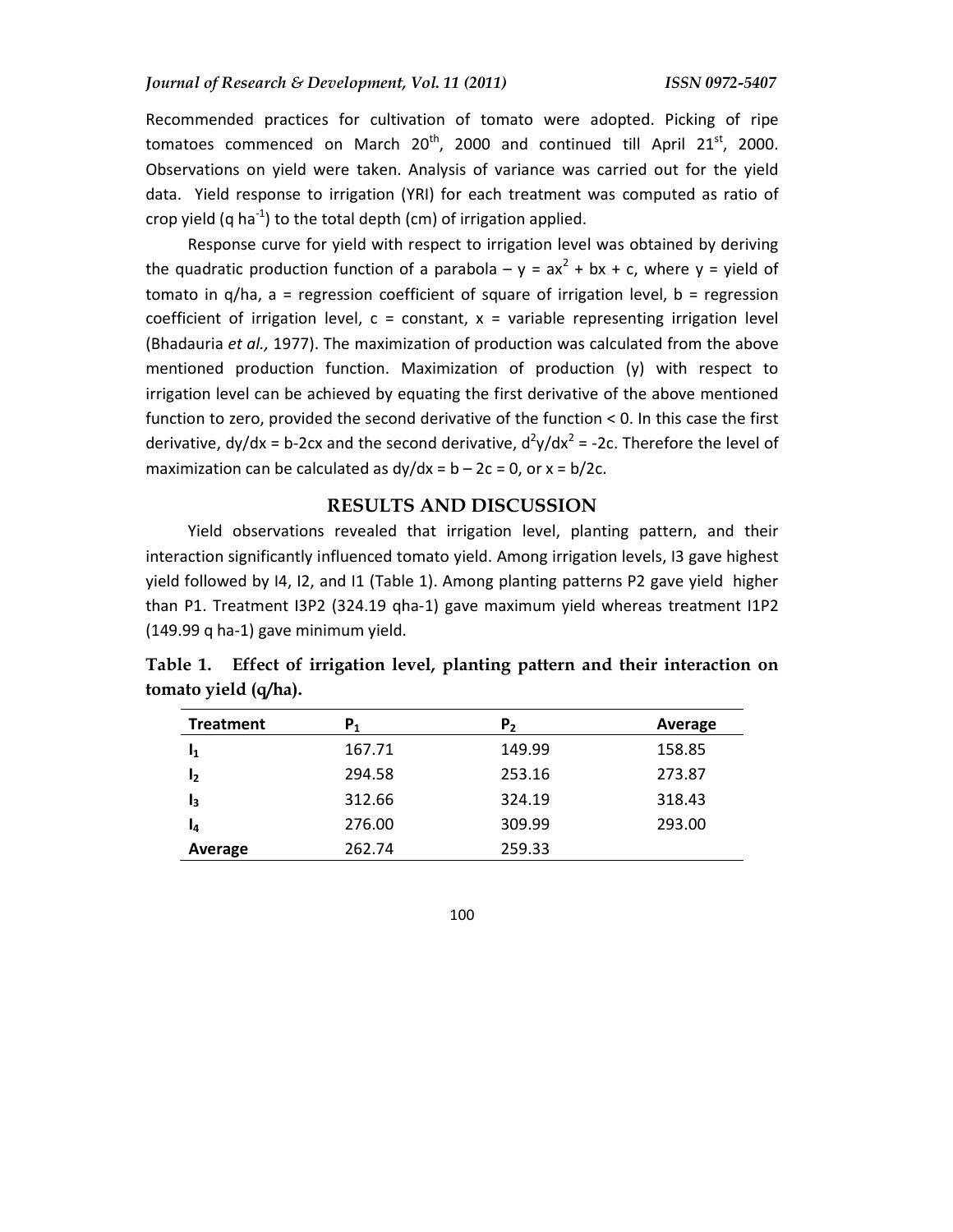## **Yield response to irrigation**

Under the paired-row planting, I<sub>2</sub> level of irrigation showed highest yield response to irrigation (YRI) (10.18 q ha<sup>-1</sup> cm<sup>-1</sup>) followed by  $I_3$ ,  $I_1$  and  $I_4$  level of irrigation in that order of decreasing response (Table 2). Under the four-row planting, it was observed that irrigation level I<sub>3</sub> offered highest YRI (8.96 q ha<sup>-1</sup> cm<sup>-1</sup>) followed by I<sub>2</sub>, I<sub>4</sub> and I<sub>1.</sub>

| <b>Irrigation</b><br>level | <b>Depth</b><br>οf<br>irrigation<br>applied, cm | <b>Planting</b><br>pattern | Fruit Yield,<br>q ha $^{-1}$ | Yield<br>Response<br>to irrigation<br>q ha $^{-1}$ cm $^{-1}$ |
|----------------------------|-------------------------------------------------|----------------------------|------------------------------|---------------------------------------------------------------|
| $I_1$                      | 21.68                                           | P <sub>1</sub>             | 167.71                       | 7.73                                                          |
|                            |                                                 | P <sub>2</sub>             | 149.99                       | 6.91                                                          |
| I <sub>2</sub>             | 28.91                                           | P <sub>1</sub>             | 294.58                       | 10.18                                                         |
|                            |                                                 | P <sub>2</sub>             | 253.16                       | 8.75                                                          |
| $\mathsf{I}_3$             | 36.14                                           | P <sub>1</sub>             | 312.66                       | 8.65                                                          |
|                            |                                                 | P <sub>2</sub>             | 324.19                       | 8.96                                                          |
| $I_4$                      | 43.37                                           | P <sub>1</sub>             | 276.00                       | 6.63                                                          |
|                            |                                                 | P <sub>2</sub>             | 309.99                       | 7.14                                                          |

**Table 2 Yield response to irrigation under paired row planting** 

Among the treatments,  $I_2P_1$  had the highest YRI (10.18 q ha<sup>-1</sup> cm<sup>-1</sup>) where as the treatment  $I_4P_1$  showed lowest YRI (6.63 q ha<sup>-1</sup> cm<sup>-1</sup>). The other six treatments gave intermediate values of YRI. On comparing the treatments under same irrigation level, it was noted that except in the case of treatments under  $I_4$  level of irrigation, the YRI of paired-row planting were higher than those of the corresponding four-row planting under the remaining three irrigation levels i.e.  $I_1$ ,  $I_2$ , and  $I_3$ .

Observations revealed that highly deficit irrigation  $(I_1)$  as well as surplus irrigation  $(I_4)$  had lower YRI (ranging from 6.63 to 7.73 q ha<sup>-1</sup> cm<sup>-1</sup>) as compared to those of the treatments at irrigation at  $I_2$  and  $I_3$  lavel (ranging from 8.65 to 10.18 q ha<sup>-1</sup> cm<sup>-1</sup>). Highest YRI was observed in irrigation at 0.8 times ETc combined with paired row planting, followed by irrigation at 1.0 times ETc combined with four row planting.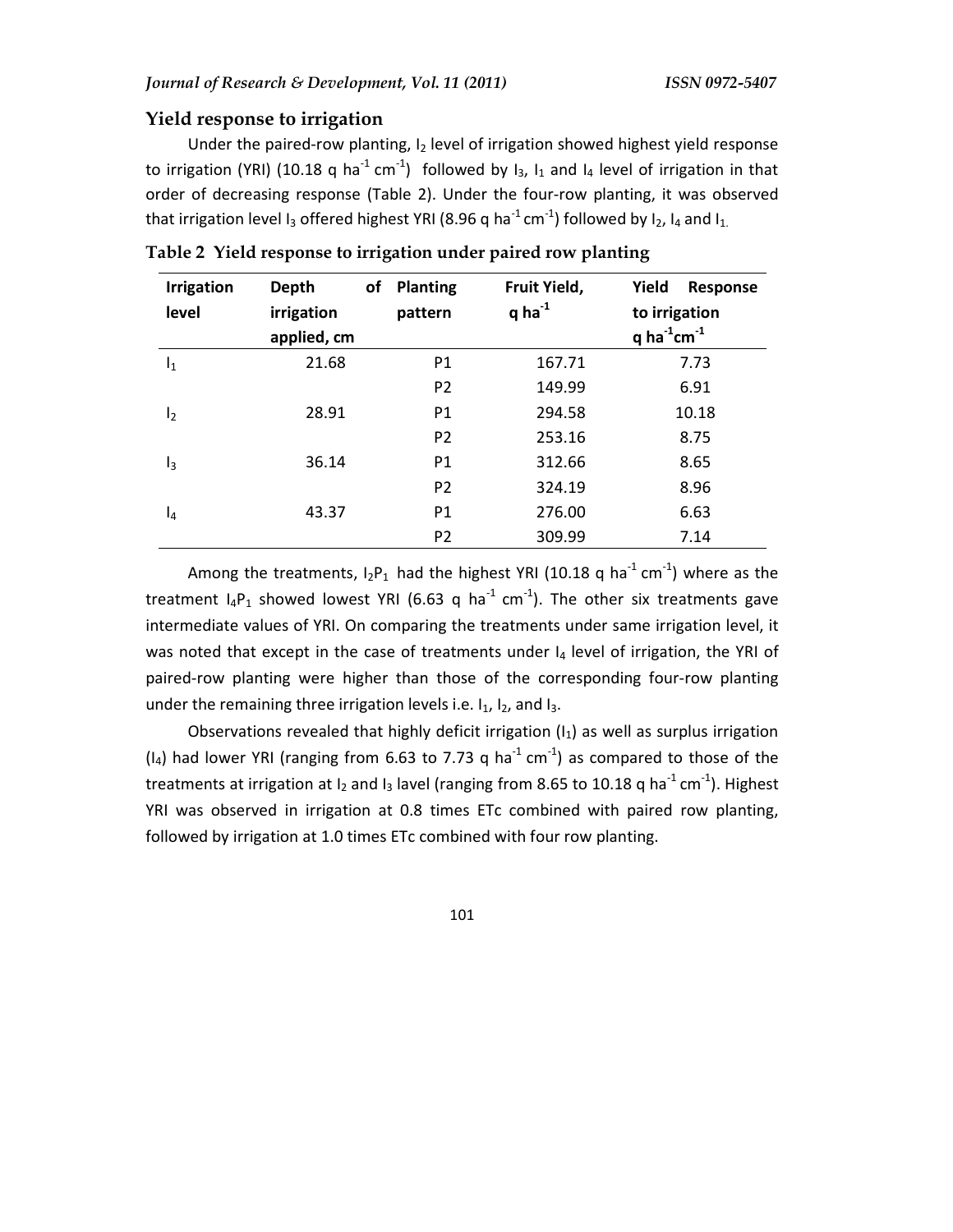Thus, in case of scarcity of water , irrigation at 0.8 times ETc combined with paired row planting must be adopted, otherwise irrigation at 1.0 times ETc combined with four row planting must be adopted. However, maximum yield was obtained in the treatment under irrigation at1.0 times ETc combined with four row planting.

# **Maximizing of production under paired row planting pattern**

Response curve for yield with respect to irrigation level under paired row planting gave the relation:

 $y = -1025.00x^{2} + 2017.00x - 671.30$  -----------(1)

In order to get maximum yield (y) the equation  $(1)$  can be differentiated with respect to the input (x) as

 $dy/dx$  = -2050x + 2017.00 ---------(2)

Again differentiating Equation (2) with respect to the input (x) we get

 $d^2y/dx^2 = -2050$ 

i.e.  $d^2y/dx^2$  < 0 Thus equation (2) can be equated to zero

$$
\Rightarrow \qquad dy/dx = -2050x + 2017 = 0 \qquad \qquad \text{---}
$$

 $\Rightarrow$  or x = 0.98

or x = irrigation at 0.98 times crop ETc under paired row planting.

#### **Maximizing of production under four row planting pattern**

For irrigation level under four row planting following response curve for yield with respect to irrigation level was obtained:

 $y = -737.50x^{2} + 1603.50x - 549.60$  -------------(4)

Differentiating equation (4) for yield maximization,

 $dy/dx = -1475.00x + 1603.50$  ---------(5)

Equation (5) can be equated to zero because the second derivative of the above function is < 0:  $(d^2y/dx^2 = -1475)$ . Thus the equation (5) can be written as

 $dy/dx = -1475x + 1603.50 = 0$ 

 $\Rightarrow$  or x = 1.087

or  $x =$  irrigation at 1.087 times crop ETc under four row planting

Thus the tomato yield can be maximized under:

$$
102 \\
$$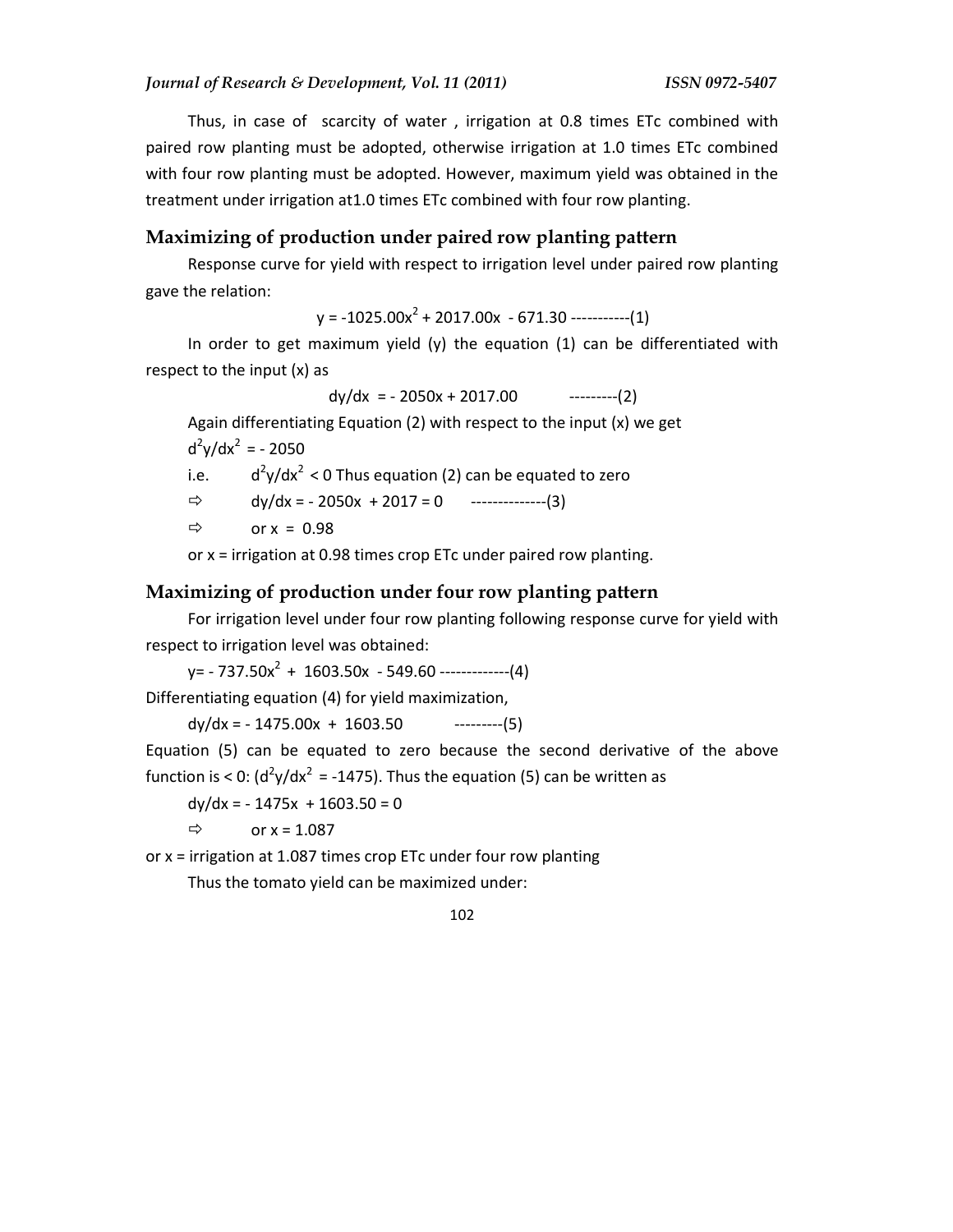- a) paired row planting when irrigation is applied at 0.98 times crop evapotranspiration, and
- b) four row planting when irrigation is applied at 1.087 times crop evapotranspiration.

# **CONCLUSIONS**

Irrigation level, planting pattern and their interaction significantly affected the tomato yield. Highest yield (324.19 q ha<sup>-1</sup>) was obtained in the treatment under irrigation at1.0 times ETc combined with four row planting. Treatment under irrigation at 0.6 times ETc and combined with four planting gave lowest yield (149.99 q ha<sup>-1</sup>). It might be that the reduced rate of irrigation water application was not generally sufficient to cover all evaporative demands and caused a stress condition that adversely affected yield.

Studies on yield response to irrigation showed that highly deficit irrigation (irrigation at 0.6 times ET<sub>c</sub>) as well as surplus irrigation (irrigation at 1.2 times ET<sub>c</sub>) had lower YRI as compared to those of the treatments at irrigation at 0.8 and 1.0 times  $ET_c$ . Highest YRI was observed in irrigation at 0.8 times ETc combined with paired row planting, followed by irrigation at 1.0 times ETc combined with four row planting. Thus, under paired row planting the irrigation at 0.8 times of  $ET_c$  was found suitable, while under four row planting, irrigation at 1.0 times  $ET_c$  proved better..

Analysis on maximization of production revealed that tomato yield can be maximized under paired row planting when irrigation is applied at 0.98 times crop evapotranspiration, and under four row planting when irrigation is applied at 1.087 times crop evapotranspiration.

#### **ACKNOWLEDGEMENTS**

Authors are grateful for the facilities provided by College of Agricultural Engineering, Jabalpur, for providing necessary facilities for the experiment. Help provided by Dr. Sanjay Sharma, Scientist, JNKVV during the course of research work is duly acknowledged.